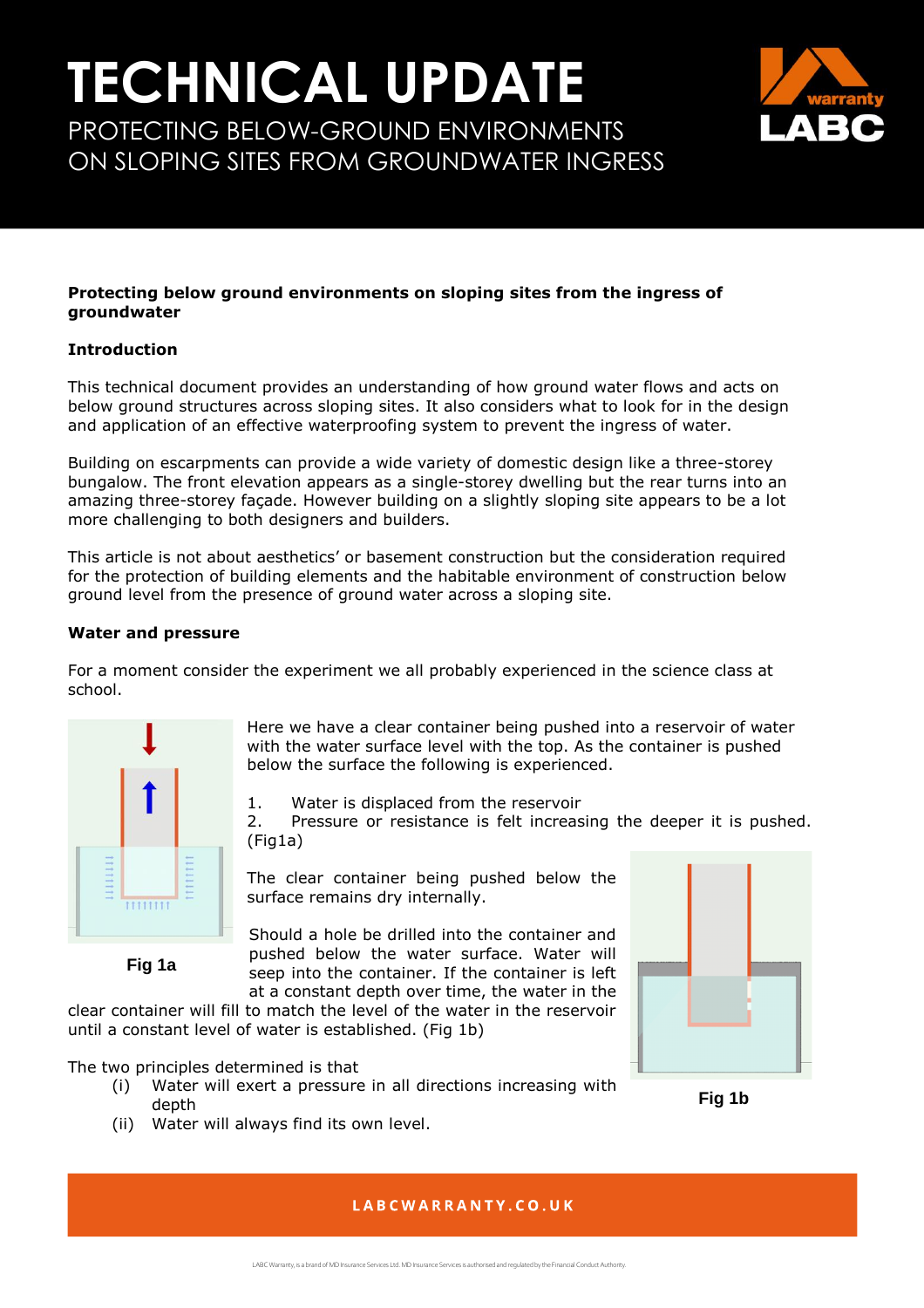# **TECHNICAL UPDATE** PROTECTING BELOW-GROUND ENVIRONMENTS ON SLOPING SITES FROM GROUNDWATER INGRESS



When a building is placed into ground where groundwater is present or where water filters through and saturates the ground, the guiding principles above are similar. Masonry walls and floor constructions will provide structural integrity and create a barrier between the ground and the living environment. The problem is that masonry and floors are not good barriers for preventing the ingress of groundwater into a building.

### **Building protection**

Consider the following illustrated example of a building on a sloping site. If ground water was allowed to enter at the highest slab level. What level of water could potentially be in the lower building if no waterproofing was provided?



Ground floor slabs and environments must be protected from the ingress of groundwater and damp where they are located below the external ground level. Two methods are available which can effectively protect ground slab and environment when located below the external ground level.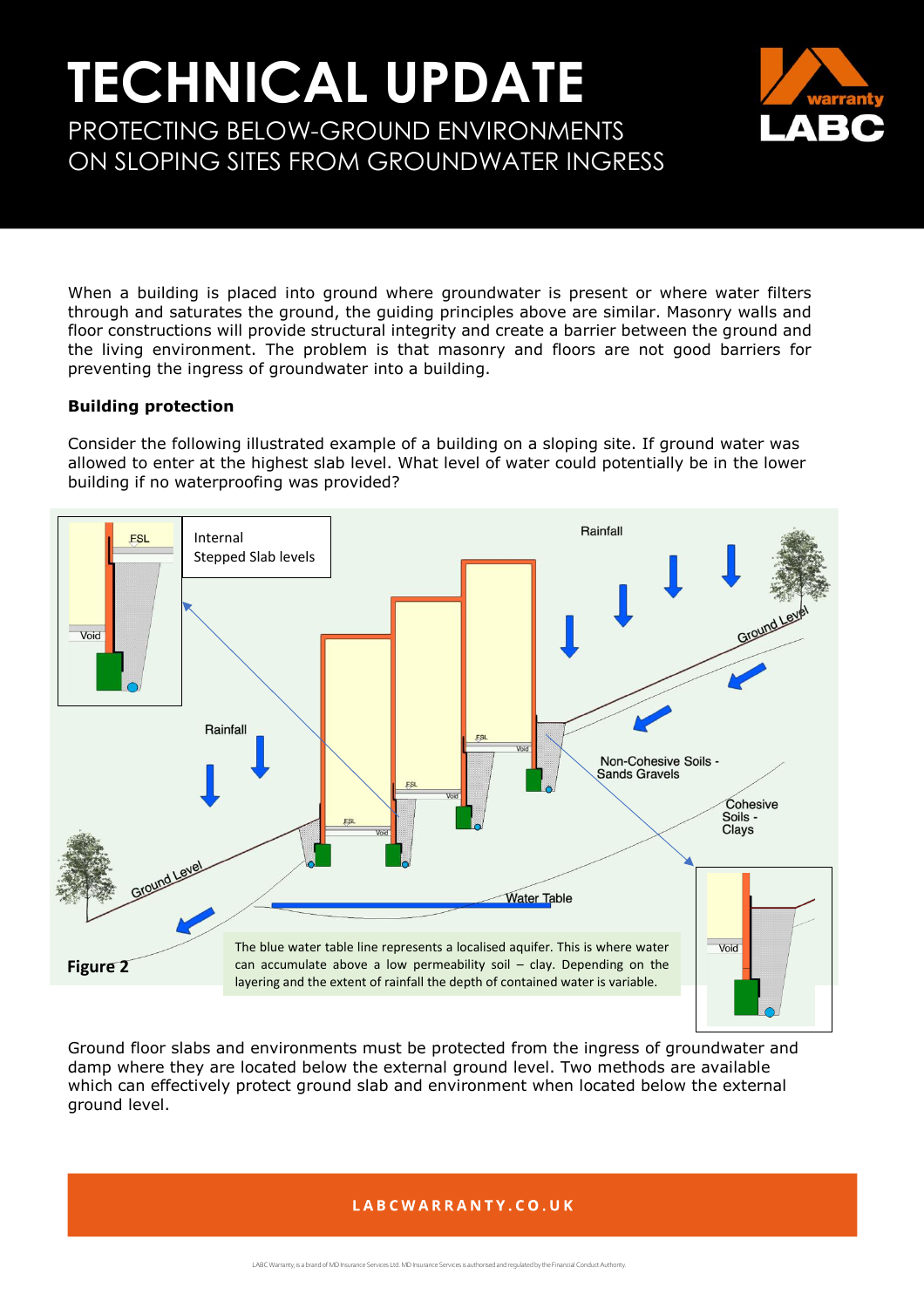# **TECHNICAL UPDATE** PROTECTING BELOW-GROUND ENVIRONMENTS



ON SLOPING SITES FROM GROUNDWATER INGRESS

First is to minimise the effects of hydrostatic pressure or head of water around the building footprint. Water meeting a wall builds pressure, increasing with depth. However, when water is allowed to flow through a granular medium to a land drain correctly positioned at a lower level, the horizontal pressure on the wall is alleviated.

Secondly, water has no boundaries it will follow a natural flow path in the ground, Therefore water and moisture will always be present as it takes time for surface water to percolate through the ground. It must be assumed that water will be present on walls below ground across a sloping site. Masonry walls provide only a little resistance to ground water and therefore all walls below ground on a sloping site will require waterproofing in the form of a barrier protection.

Figure 2 above shows illustratively the natural flow path of water. Water in the form of rain, falls to the ground and then percolates through the ground layers naturally migrating along the slope pending on soil layering to a point where it meets an impervious layer such as a clay. Groundwater is often apparent above these clay layers and can accumulate raising localised water levels considerably. The effect of placing buildings on a natural slope will create a dam effect to the natural flow of water in the ground and hence protection to the built environment becomes necessary.

#### **Protection from groundwater - external walls**

This can be successfully achieved by placing a maintainable land drain at foundation level and backfilled with clean graded stone as detailed in [Section 2 of the LABC Warranty Technical](https://info.labcwarranty.co.uk/technical-manual-s2)  Manual  $(v10)$ . This is not a waterproofing method, the purpose of the maintainable land drain is to reduce the hydrostatic head. Moisture and water should always be considered as being present in the ground.

Where a maintainable drain is adopted, a suitable design and material specification of a waterproofing system becomes essential. As water pressure is relieved, a waterproofing system must be applied to the external vertical surface. It should be continuous and linked to the damp proof course (DPC) 150mm above the finished ground level. In addition the waterproofing layer when applied externally will need to be protected from damage by any subsequent backfilling. Depending on the known hydrology and site topography it may also be necessary to waterproof the slab and make it continues with the vertical element.

A CSSW certificated waterproofing design specialist must be engaged to ensure that the detailing of the waterproofing is compliant with BS 8102 for the below ground construction and the building environment. In addition the waterproofing designer along with the architect must give consideration in the thermal detailing of the walls as areas below ground will be different to the wall above the ground. Detailing will also need to be considered for suspended floors where ventilation is required to the void below the floor.

Hydrostatic pressure to the wall on the down slope, could be argued, is minimal negating the use of a land drain. This could be considered as the water pressure is controlled at the upper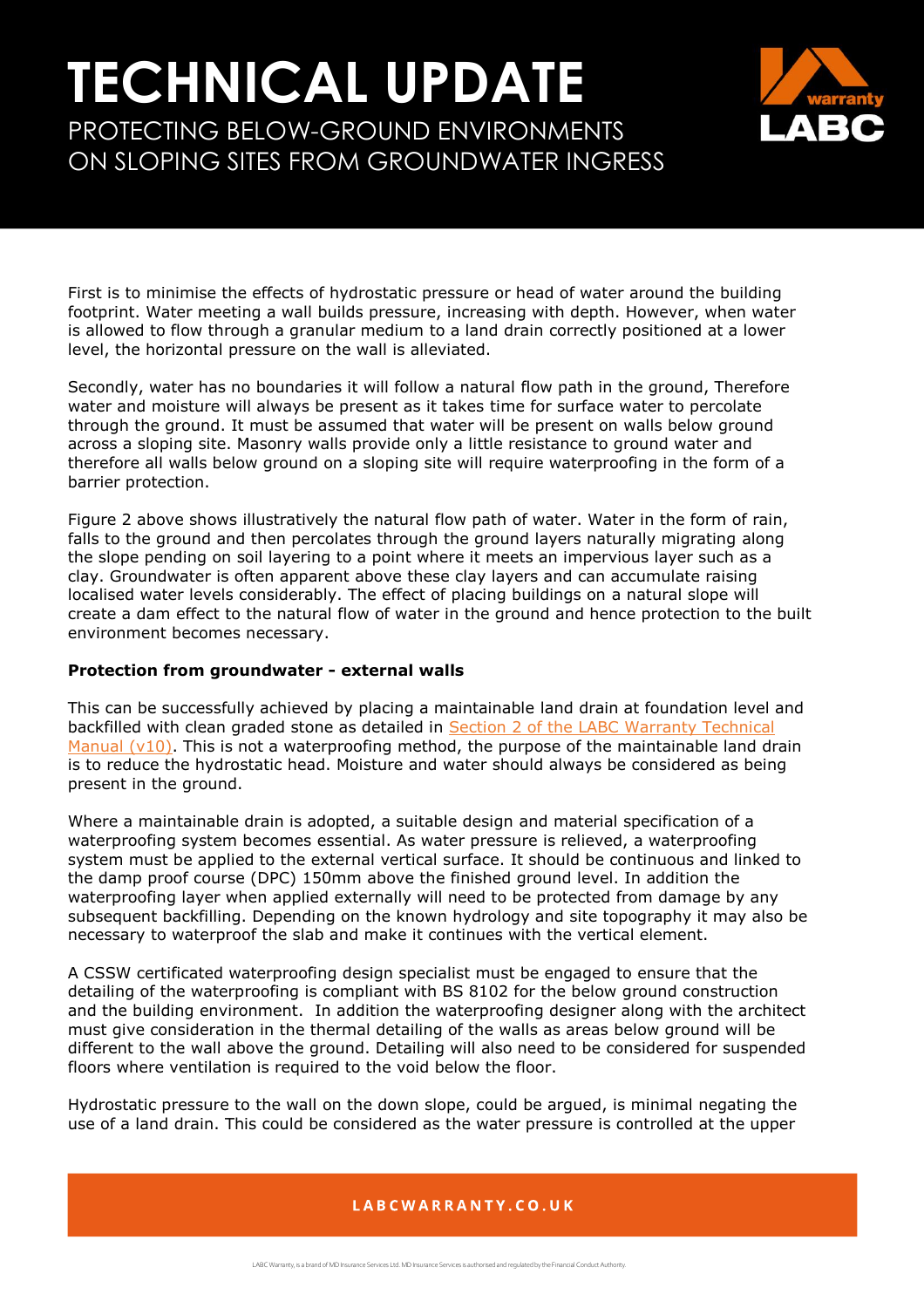# **TECHNICAL UPDATE** PROTECTING BELOW-GROUND ENVIRONMENTS

ON SLOPING SITES FROM GROUNDWATER INGRESS

levels. However depending on the foundations relative position with the upper levels it may be necessary to introduce a further maintainable land drain.

### **Protection from groundwater - internally stepped slabs**

A maintainable land drain at foundation level and backfilled with clean graded stone may be deemed necessary dependent on the slope. Figure 2 suggests that water could still be present on the internal walls at slab level necessitating the reduction of hydrostatic pressure. Again, a suitably designed barrier protection must be applied to the wall facing the upper slope as most membrane barriers work effectively when positive pressure is applied. Waterproofing must be continuous with the DPC and extend above the slab level. It will be noted that the waterproofing layer is not continuous through the floor slab. This is because most waterproofing membranes will deform due to excessive and permanent stresses and will therefore not act as a DPC (creep or cold flow). Depending on the foundation, wall, and slab construction careful consideration is required by the waterproofing specialist to ensure that all the potential paths for water to penetrate the building environment are blocked.

Consideration for cold bridging and sub floor ventilation also need to be considered in the design.

The illustration used is for a larger site on a relatively steep slope but it does emphasise what areas need to be considered in waterproofing of slabs and environments located below ground level. Most construction sites however will have slopes with a much lower gradient, but if the two design guidances are considered, namely:

- a. reducing the hydrostatic pressure with a correctly position maintainable land drain, and
- b. providing a continuous waterproof barrier to the porous walls and floors forming the structure,

then successful protection will be provided.

Further design considerations are given in the  $LABC$  Warranty Technical Manual (v10):

- 2.1.4 General requirements: Sub-Surface drainage
- 2.2.1 Waterproofing Systems: Type A Barrier protection
- 4.4.1 General Requirements for concrete floors: Stepped floors and damp proofing

The design for any below ground structures must meet the requirements of British Standard BS 8102:2009 *Code of Practice for protection of below ground structures against water from the ground*. Clause 4.2 states that a waterproofing specialist should be included as part of the design team.